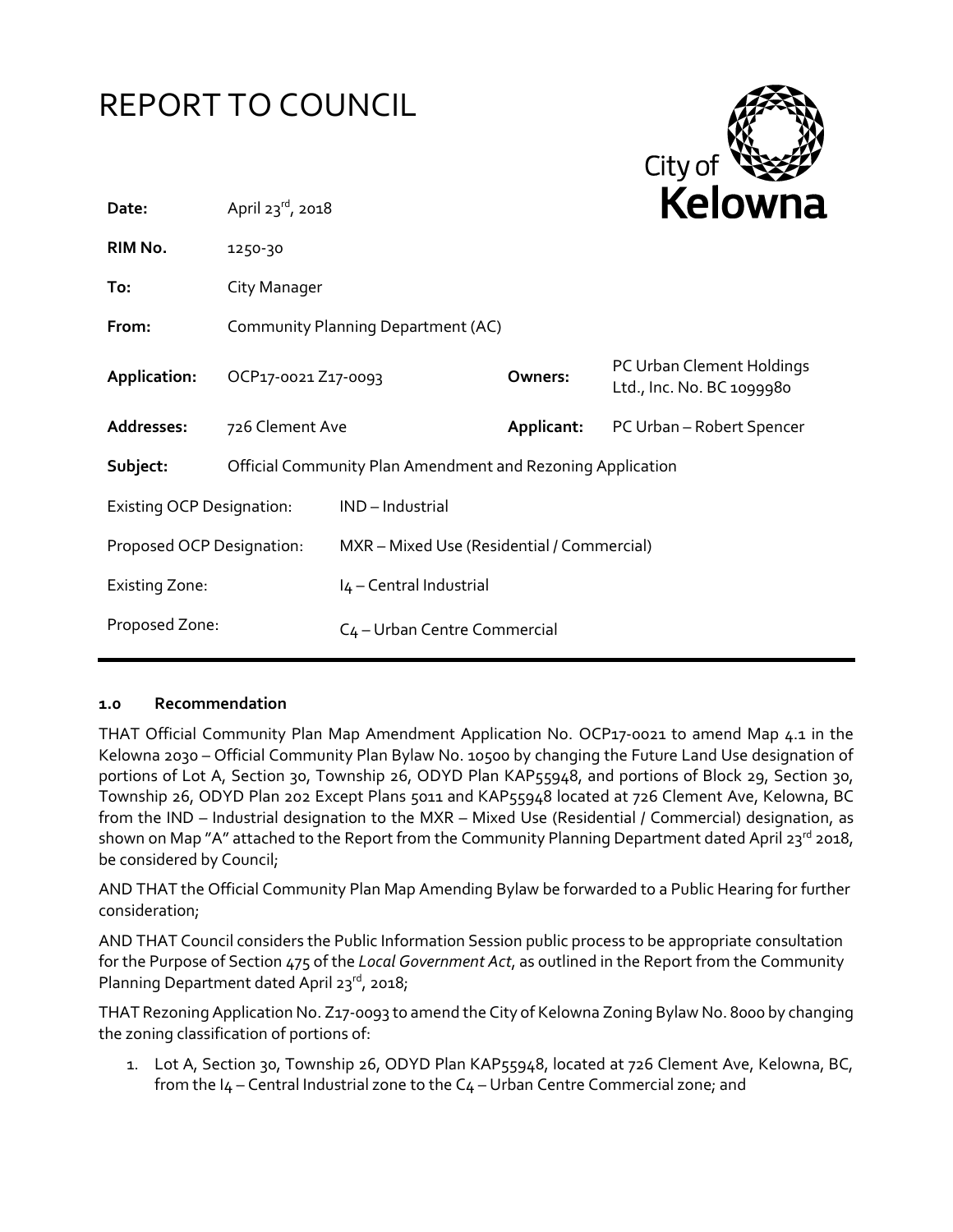2. Block 29, Section 30, Township 26, ODYD Plan 202 Except Plans 5011 and KAP55948 located at 726 Clement Ave, Kelowna, BC, from the  $12$  – General Industrial zone to the  $C_4$  – Urban Centre Commercial zone;

as shown on Map "B" attached to the Report from the Community Planning Department dated April 23<sup>rd</sup> 2018, be considered by Council.

AND THAT the Rezoning Bylaw be forwarded to a Public Hearing for further consideration;

AND THAT final adoption of the Official Community Plan Map Amending Bylaw and the Rezoning Bylaw be considered subsequent to the outstanding conditions of approval as set out in Attachment "A" attached to the Report from the Community Planning Department dated April 23 $^{\mathsf{rd}}$  2018;

AND FURTHER THAT final adoption of Official Community Plan Map Amending Bylaw and the Rezoning Bylaw be considered in conjunction with Council's consideration of a Development Permit for the subject property.

# **2.0 Purpose**

To amend the Official Community Plan to change the future land use designation of a portion of the subject properties from IND – Industrial to MXR - Mixed Use (Residential / Commercial) and to rezone a portion of the subject properties from I4 – Central Industrial zone & I2 – General Industrial zone to C4 – Urban Centre Commercial zone to facilitate the construction of mixed use commercial & residential buildings.

# **3.0 Community Planning**

The subject properties are currently vacant as the former BC Tree Fruit Packinghouse was demolished in 2017. The properties represent 3.6 acres (1.5 ha) of under-developed land in a strategic location on the edge of the 'City Centre' Urban Centre at the corner of Clement Avenue and Richter Street. The properties are currently zoned for industrial uses and the Staff have fielded a number of development inquiries over the past few years for potential uses from steel storage containers to self-storage businesses to outdoor vehicle storage. Staff felt the land use of urban mixed-use with an industrial transition was the best suited for this property due to the adjacency of a major gateway into the Downtown and within close proximity to transit stops, urban services, and amenities. PC Urban, the current property owner and developer, acquired the site in late 2016 and have been working with staff on their development scenario. Their rationale behind the land use change to C4 – Mixed-use Commercial is as follows:

*The proposed land uses were carefully considered following detailed market analysis and is attempting to respond to a severe lack of purpose built, long-term, residential rental supply as well as the desire to transform the downtown north industrial area into a part of the vibrant downtown core.*

Staff are in support of the land use change and acknowledge that the Clement Avenue corridor is under transition with a number of other proposed large residential apartment building projects currently under application as well as the recently completed Police Services Building. In addition, once fully upgraded, Clement Avenue will be a five-lane arterial road acting as a major urban gateway into the north part of the Downtown.

Staff's recommendation of support does not come without some concern for how the residential/commercial land uses will adequately integrate within the larger north-end industrial area and not undermine its viability. Maintaining an adequate supply of centrally located industrial land is also an important objective for the long-term success of the City. The applicant is currently working on providing a sensitive land use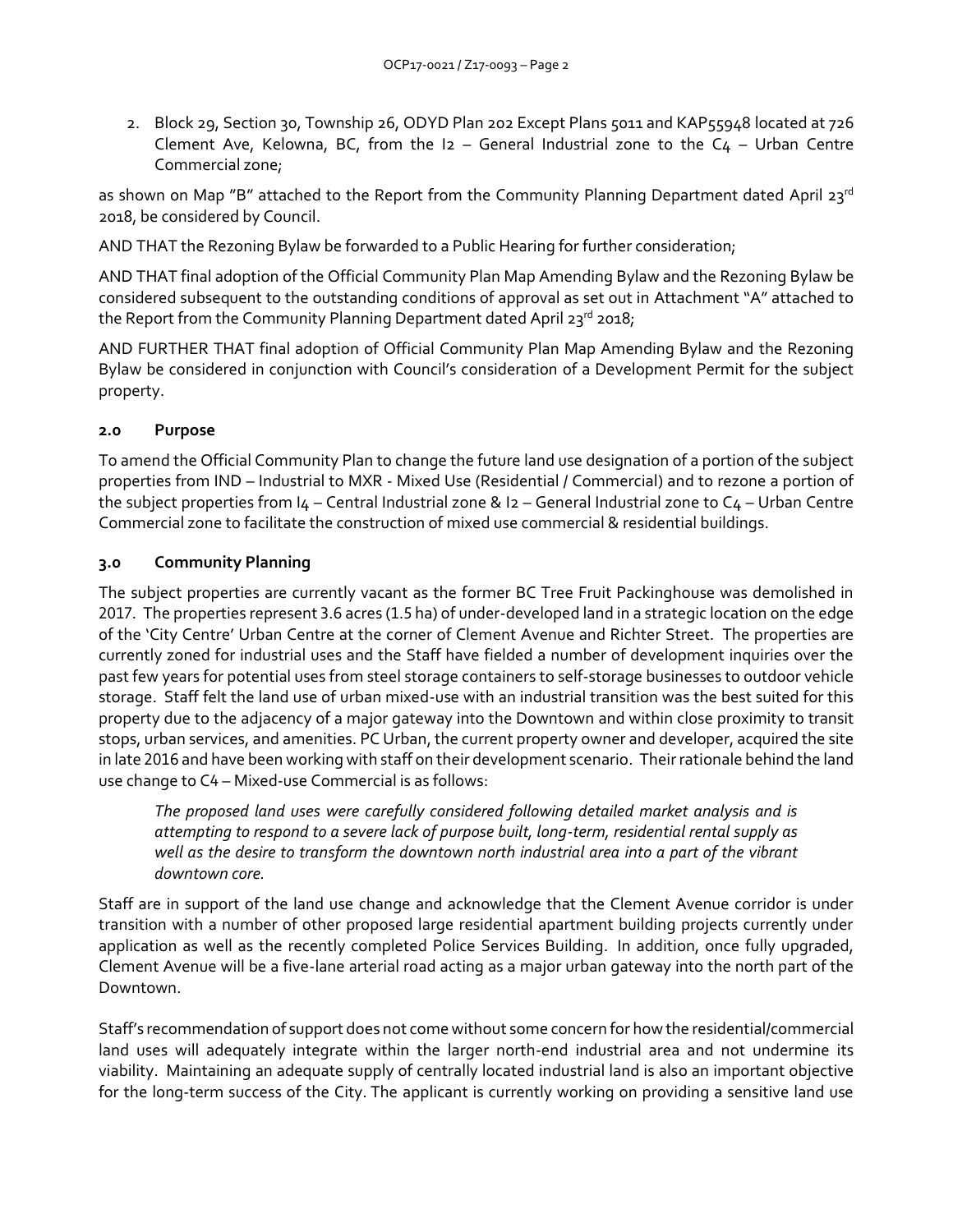transition to the industrial lands to the east (889 Clement Ave) and a portion of the applicant's property (816 Clement Avenue) is not included in this application in order to provide additional time to resolve this issue. After looking into adjacent nuisance conflicts (See Section 3.1), Staff believe the proposed mixed use development can integrate effectively into the north end industrial area and the applicant can provide an appropriate land use transition to the East. However, Staff would have preferred if the applicant applied for a comprehensively planned site including the industrial transition area rather than focusing on the mixed use portion first.

The proposed site plan shows two mix-use buildings totalling 148 rental residential units located in the southwest corner of the consolidated site at the corner of Richter Street and Clement Avenue. The proposed development plan provides a number of benefits including:

- 1. A strong urban edge and street wall at the Clement Ave and Richter St intersection;
- 2. Increasing the supply of much needed rental housing in close proximity to the Downtown and helps with the housing diversity objectives stated in the OCP (see Section 3.2 for a current rental housing overview); and
- 3. Mitigates the land use conflict potential by locating the parking along the northern portion of the property which adds a significant transition area in conjunction with Vaughn Avenue between the proposed development and the industrial properties to the north.

The magnitude and size of the surface parking lot are a further concern of Staff and will be issues to be resolved with the applicant during the upcoming Form & Character Development Permit. There are no other mixed-use C4 developments in the City that do not contain a portion of either underground parking or structured parking. As a form of land use, the proposed surface parking lot occupies a large portion of the site prohibiting the project from having more green space and amenities for residents. In order for the applicant to achieve Community Planning's support for the upcoming Development Permit, Staff will be requesting substantial changes to the parking solution and anticipate changes to the current site plan.

## 3.1 Industrial / Residential Nuisance & Land Use Conflict Potential

This block of Clement Avenue is a key transitional area that has the potential to integrate well into the surrounding North End industrial area but it also has the potential to undermine the security of the surrounding industrial lands without a broader vision. The intention was to allocate a certain amount of residential in the south-west corner of the site while providing the necessary and effective industrial / commercial transition.

The concern of adding residential land uses north of Clement Avenue within the designated Industrial area is the potential for other property owners to speculate that they could achieve residential units too. This could increase adjacent industrial land prices leading to more unaffordable industrial land and provide uncertainty of existing and future industrial businesses. Staff felt it is important to signal to the North End area that residential land uses are only acceptable in the south-west corner of the subject property and not to expect any further encroachment of residential land uses within the North End industrial lands. This is why a portion of the subject property and the property to the East were not recommended for a zoning change.

The uncertainty for current or future industrial businesses would be if adjacent residential units (or potential residential units) complain about their businesses due to industrial nuisances that may restrict their operations. Staff have reviewed the history of recent bylaw complaints in the industrial North End along Richter Street, Baillie Avenue, Vaughn Avenue, and Gaston Avenue. A summary of the type of complaints the City has received are as follows: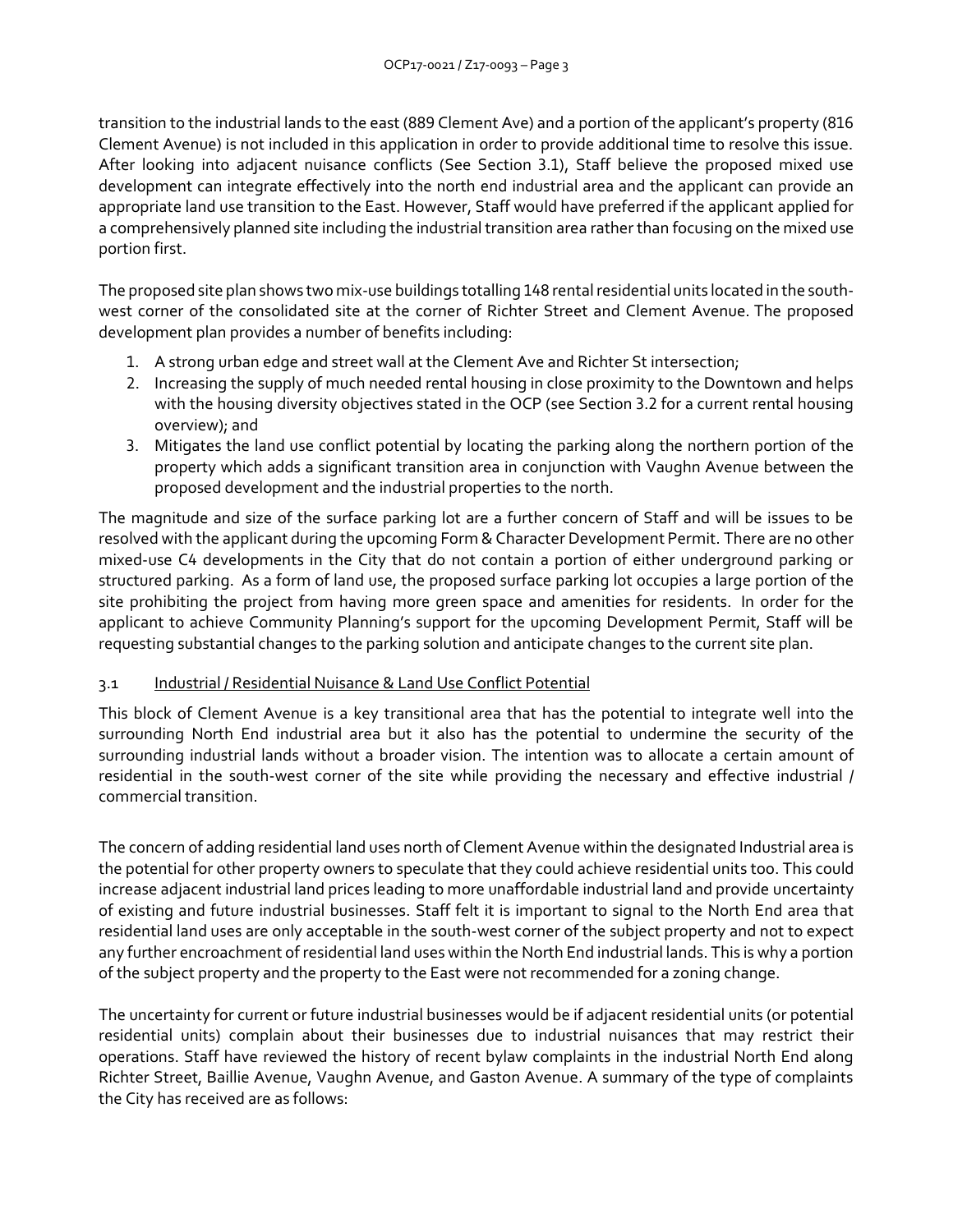- Vehicles and pallets placed in the laneway that need to be removed.
- Storing pallets in alley
- Commercial blocking vehicles for long periods of time.
- Semi blocking roads.
- Garbage bin and leaking onto the back lane and the adjoining property.
- Transport trucks parking on street for days on end.
- Junk, odours and toxic mold from waste.
- Beer (from brewery) is being dumped into a garbage bin (odour).

These complaints are from the area which currently do not contain residential land uses and the frequency / intensity of these complaints could potentially increase by locating residential units in close proximity to industrial uses. However, after analysing the potential land use conflicts, Staff felt rental residential housing in the south-west corner of this site can integrate in the north end provided this does not lead to any other residential expansion. Further, rental housing will likely have less complaints from adjacent industrial or commercial land uses as tenants will know what neighbourhood they are moving into and tend to be more transient compared to home owners if issues were to arise.

#### 3.2 Rental Housing Summary

In late 2016, when initial discussion with PC Urban took place, the City strongly encouraged rental housing and the hope was PC Urban could effectively transition rental housing to the surrounding industrial uses. Planning did a review of all rental projects (both market & non-market housing from 2016 to current (end of March 2018) in order to analyse how many rental units have been: recently occupied, under construction, approved but no building permit, and in the approval process. The summary graphs can be viewed in 'Attachment B' and a summary chart is provided below.

|                           | Student | Micro | Studio |                |         | 3       | Total # of |
|---------------------------|---------|-------|--------|----------------|---------|---------|------------|
|                           | Bedroom |       |        | <b>Bedroom</b> | Bedroom | Bedroom | Units      |
| Occupied                  | 97      | 343   | 18     | 209            | 208     | 35      | 910        |
| <b>Under Construction</b> | 0       | 380   | 30     | 480            | 556     | 33      | 1,479      |
| Approved but no BP        | 0       | 0     | 4      | 111            | 44      | 16      | 175        |
| In Approval Process       | 0       | 104   |        | 71             | 166     | 27      | 373        |
| <b>Total</b>              | 97      | 827   | 57     | 871            | 974     | 111     | 2,937      |

## **Total Rental Housing**

-

The City has 2,937 rental units either recently occupied, under-construction, approved, or in the approval process. This summary includes the number of units proposed by PC Urban on this site. Over 50% of those rental units (1,479) are currently under construction which should relieve some pressure on the supply side of the rental housing market once those units become occupied. This represents an increase of 22% increase in the supply of primary rental housing market<sup>1</sup>.

<sup>1</sup> Note that the total Primary Housing Market is calculated from the CORD area including Peachland, West Kelowna, & Lake Country while the increase in supply is only calculated from the City of Kelowna area.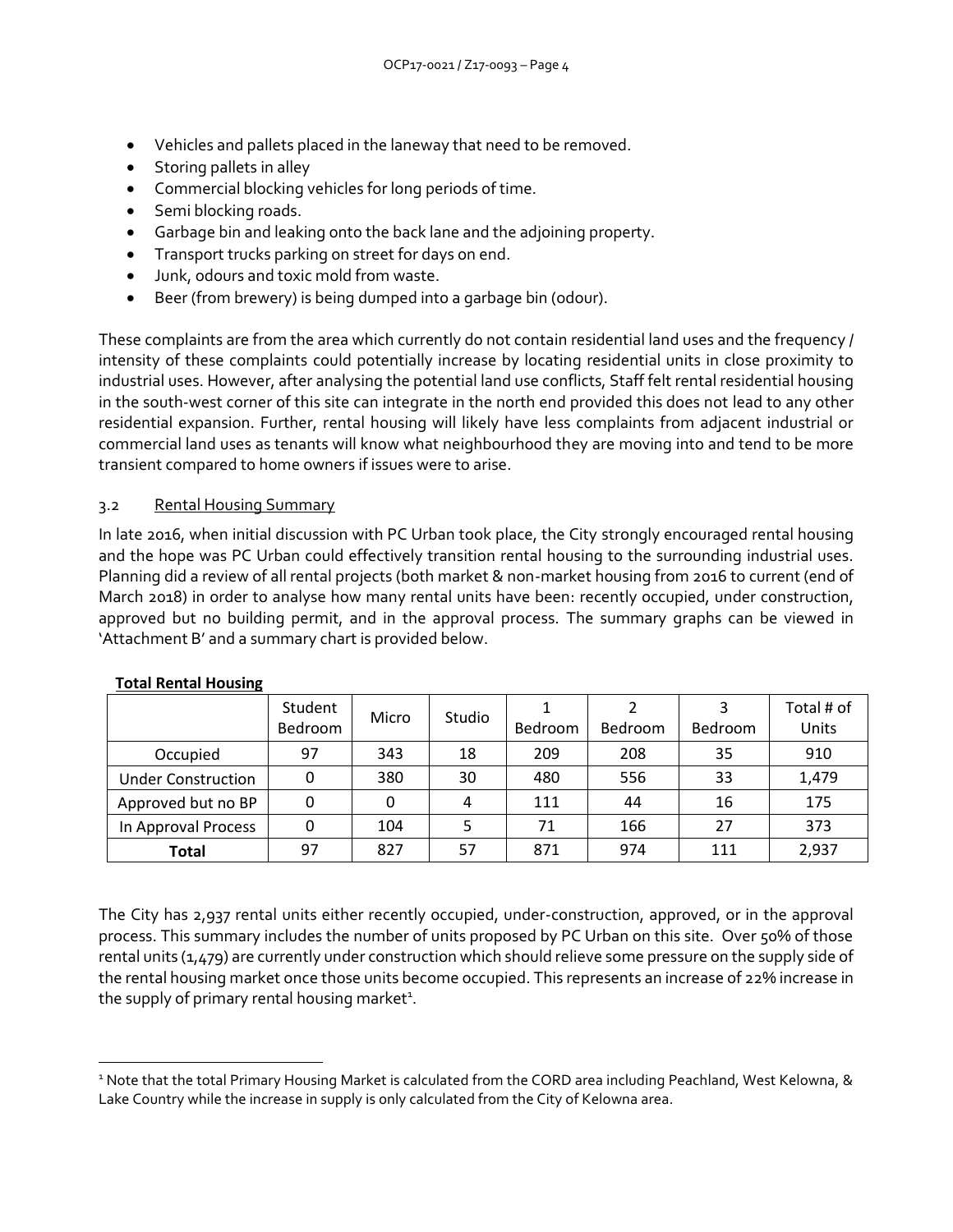|                                            | Bachelor | bedroom | bedroom | Bedroom | Total #<br>οf<br>Units |
|--------------------------------------------|----------|---------|---------|---------|------------------------|
| Existing Rental Housing in CMA (Oct 2017)  | 447      | 1946    | 2632    | 227     | 5252                   |
| Under Construction in Kelowna (April 2018) | 410      | 480     | 556     | 33      | 1479                   |
| Total units                                | 857      | 2426    | 3188    | 260     | 6731                   |
| Percent Increase                           | 47.8%    | 19.8%   | 17.4%   | 12.7%   | 22.0%                  |

#### **Primary Rental Housing (Existing + Under Construction)**

The 148 units within this proposed project represents approximately 2.8% increase in the supply of rental housing within the CMA (Central Metropolitan Area). Staff have encouraged this developer and other developers to continue to increase the amount of rental housing especially when sites are in close proximity to the Downtown Urban Centre.

# 3.3 Public Notification & Other City Plans

Staff have reviewed this application and it may proceed without affecting either the City's Financial Plan or Waste Management Plan.

To fulfill Council Policy No. 367 for 'OCP Minor' and 'Zoning Major' applications, the applicant held a public information session on January 23, 2018 at the Rotary Centre for the Arts from 4:30pm to 6:30pm. The applicant also completed the neighbourhood notification process by contacting all properties within 50m of the subject properties.

## **4.0 Proposal**

## 4.1 Background

This site has a long history of varied development proposals following the sale of the former BC Tree Fruit Packing House. Under the original proposal (in 2012/2013), the entire block (from Richter St to Ethel St) was intended to be divided into three lots. The first was to include a large brewery facility. The middle lot was intended to contain a restored packinghouse repurposed as a commercial market. The third and westernmost parcel was proposed to contain some commercial office and residential. Given its adjacency to the City Centre, Staff were supportive of the westernmost portion of the site being designated/zoned for mixed-use commercial and residential uses. This was understood to be set within a broader redevelopment of the site that saw the conservation of an important building and a major industrial development, all of which functioned comprehensively.

In 2016, after most of the redevelopment plans failed, Staff took a number of inquiries for potential uses. At the time, the Starkhund Brewery was still planned for the eastern portion of the site and Staff took inquiries from steel storage container companies as well as a UHaul self-storage model for the middle and western lots. There was zoning issues between the I2-General Industrial and I4 – Central Industrial zones that proved those proposals unviable. Staff felt a better comprehensive development that included some retail and residential blend of land uses was more suited for the site than strictly industrial land uses especially with all of the development going on downtown and the rapid transformation of Clement Avenue.

In late 2016 and early 2017 Staff took early inquiries from PC Urban regarding potential rental housing on the site in addition to comprehensive commercial redevelopment of the site, including modest amounts of residential in the west and transitional industrial uses. The original vision has not come to fruition and the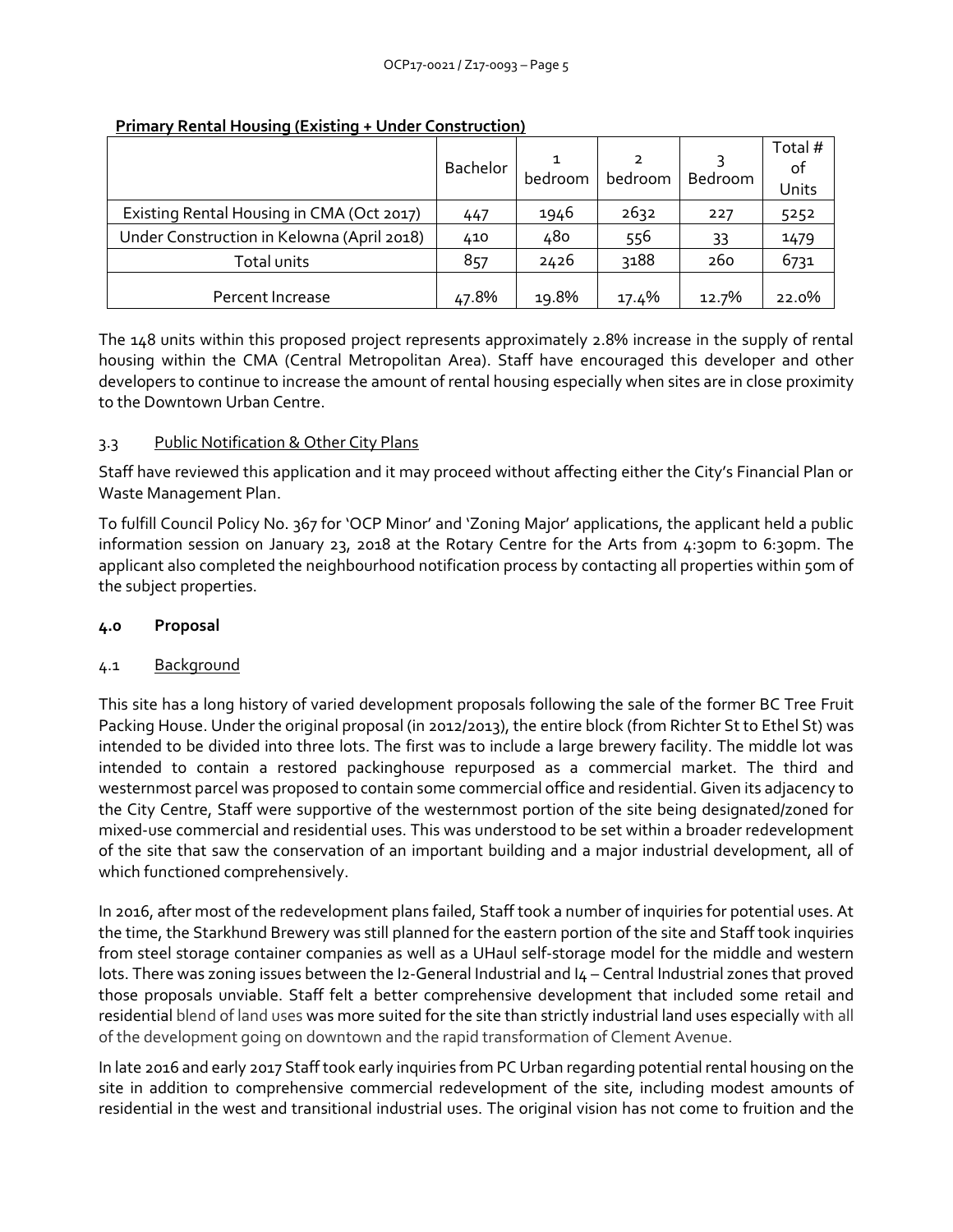proposed Starkhund Brewery on the easternmost lot, owned now by a separate party, is currently being marketed as a strata light industrial project. Staff have been communicating that it would be best to have an industrial and / or commercial land use that provides a transition away from the proposed residential land use. Without knowing what is proposed for the middle lot, Staff informed the applicant that we could not support a rezoning away from the current land uses unless a comprehensive plan was submitted. The applicant wanted to proceed with the zoning for the western lot while they worked on industrial transition proposals for the middle lot.

## 4.2 Project Description

The purpose of the OCP amendment and the rezoning application is to move away from industrial land uses on the subject property and to allow for residential units mixed with commercial units. If the zoning is acceptable, the plan is to construct two purpose built mixed-use rental buildings on the southwest corner of the site fronting Clement and Richter. The western building façade faces Richter Street and the eastern building façade faces Clement Avenue. Summary of the proposal are listed below:

- The proposed FAR after City dedication is 1.16, the maximum FAR in the C4 zone varies from 1.3 to 2.35 depending on bonuses. The proposal does not qualify for any bonuses therefore the maximum FAR is  $1.3$ .
- 231 at-grade parking spaces are proposed (176 spaces required), and 2 loading bays are provided.
- A ground level public open space plaza connects the two buildings and provides unobstructed access across the site from Clement Avenue.
- $\bullet$  1,784 m<sup>2</sup> of commercial ground floor units and 148 residential rental units on floors two to six.

Should Council support the OCP Amendment and Rezoning bylaws, staff will bring forward a detailed report evaluating the design guidelines for the Development Permit for Council's consideration.

## 4.3 Site Context

The subject properties are located on the edge of an Urban Centre (City Centre) on the north side of Clement Ave. The neighbourhood has a mix of residential, industrial, and institutional uses. Specifically, the site is bounded by industrial users to the north (BC Tree Fruits, Sun Ripe, Sandhill Wines), a vacant industrial lot to the east, single family residential to the south, and a new regional RCMP station to the west. In the larger context, the site is a few blocks northeast of the downtown core, Bernard Street commercial corridor, and several large scale residential and mixed-use developments.

The site is connected to urban services and is located within the Permanent Growth Boundary.

Specifically, adjacent land uses are as follows:

| Orientation | Zoning                                      | <b>Land Use</b>                       |  |
|-------------|---------------------------------------------|---------------------------------------|--|
| North       | I4 - Central Industrial                     | Industrial                            |  |
| East        | I4 - Central Industrial                     | Industrial                            |  |
| South       | RU6 - Two Dwelling Housing &                | Single family dwellings               |  |
|             | In-stream RM6 - High Rise Apartment Housing | Potential 6 storey apartment building |  |
| West        | P <sub>1</sub> – Major Institutional        | <b>RCMP Building</b>                  |  |

## **Subject Properties Map:** 726 Clement Ave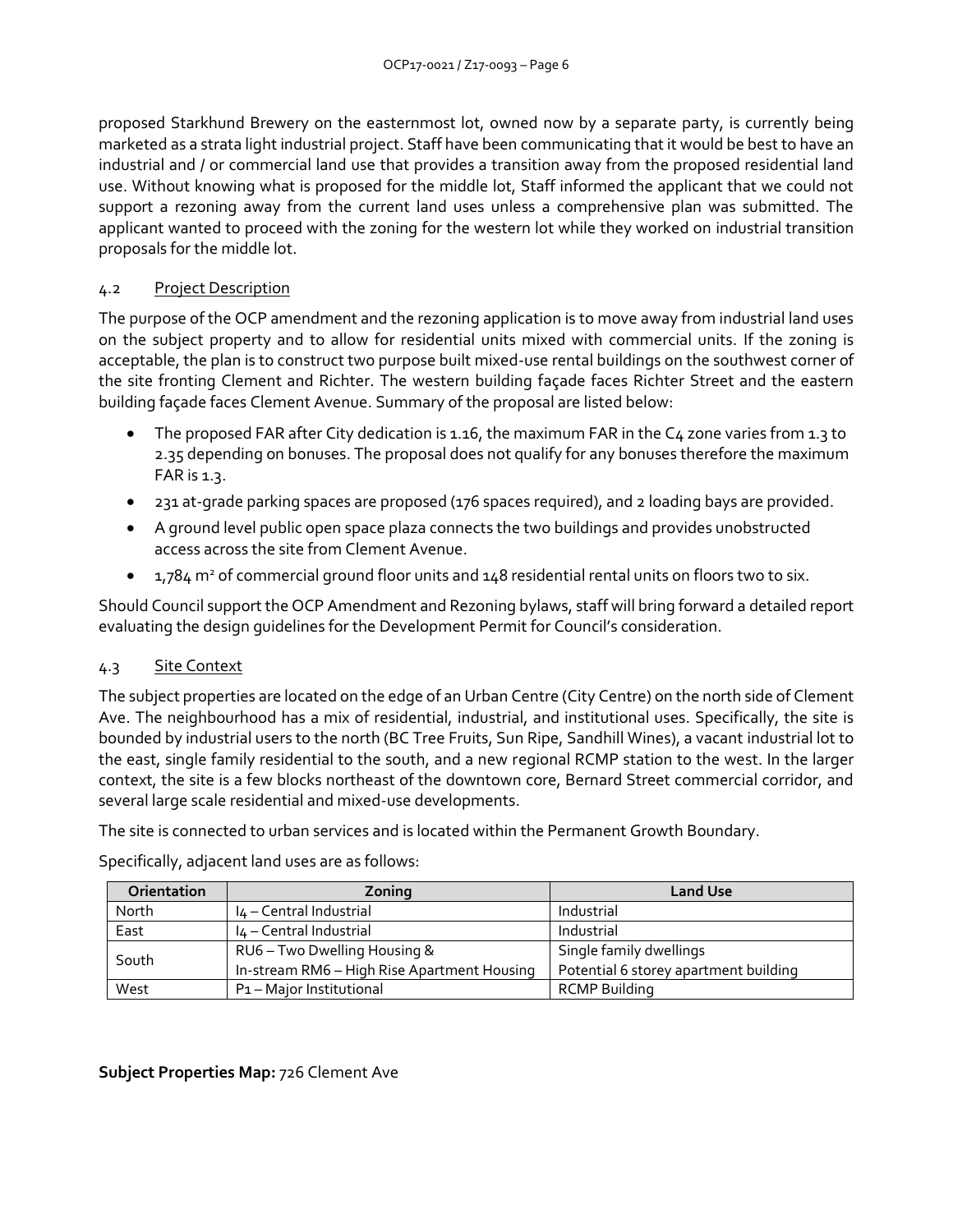

- **5.0 Current Development Policies**
- 5.1 Kelowna Official Community Plan (OCP)

## **Goals for A Sustainable Future**

Contain Urban Growth.**<sup>2</sup>** Reduce greenfield urban sprawl and focus growth in compact, connected and mixed-use (residential and commercial) urban and village centres.

#### **Development Process**

Complete Communities.<sup>3</sup> Support the development of complete communities with a minimum intensity of approximately 35-40 people and/or jobs per hectare to support basic transit service – a bus every 30 minutes. (approx. 114 people / hectare proposed).

Compact Urban Form.<sup>4</sup> Develop a compact urban form that maximizes the use of existing infrastructure and contributes to energy efficient settlement patterns. This will be done by increasing densities (approximately 75 - 100 people and/or jobs located within a 400 metre walking distance of transit stops is required to support the level of transit service) through development, conversion, and re-development within Urban Centres (see Map 5.3) in particular and existing areas as per the provisions of the Generalized Future Land Use Map 4.1.

North End Industrial (High Tech and Incubator).<sup>5</sup> Encourage the redevelopment of industrially designated lands north of the Downtown Urban Centre for high-tech projects and buildings, including the potential for "incubator space" for smaller businesses.

-

<sup>&</sup>lt;sup>2</sup> Goal 1. (Introduction Chapter 1).

<sup>3</sup> Policy 5.2.4 (Development Process Chapter 5).

<sup>4</sup> Policy 5.3.2 (Development Process Chapter 5).

<sup>5</sup> Policy 5.19.6 (Development Process Chapter 5).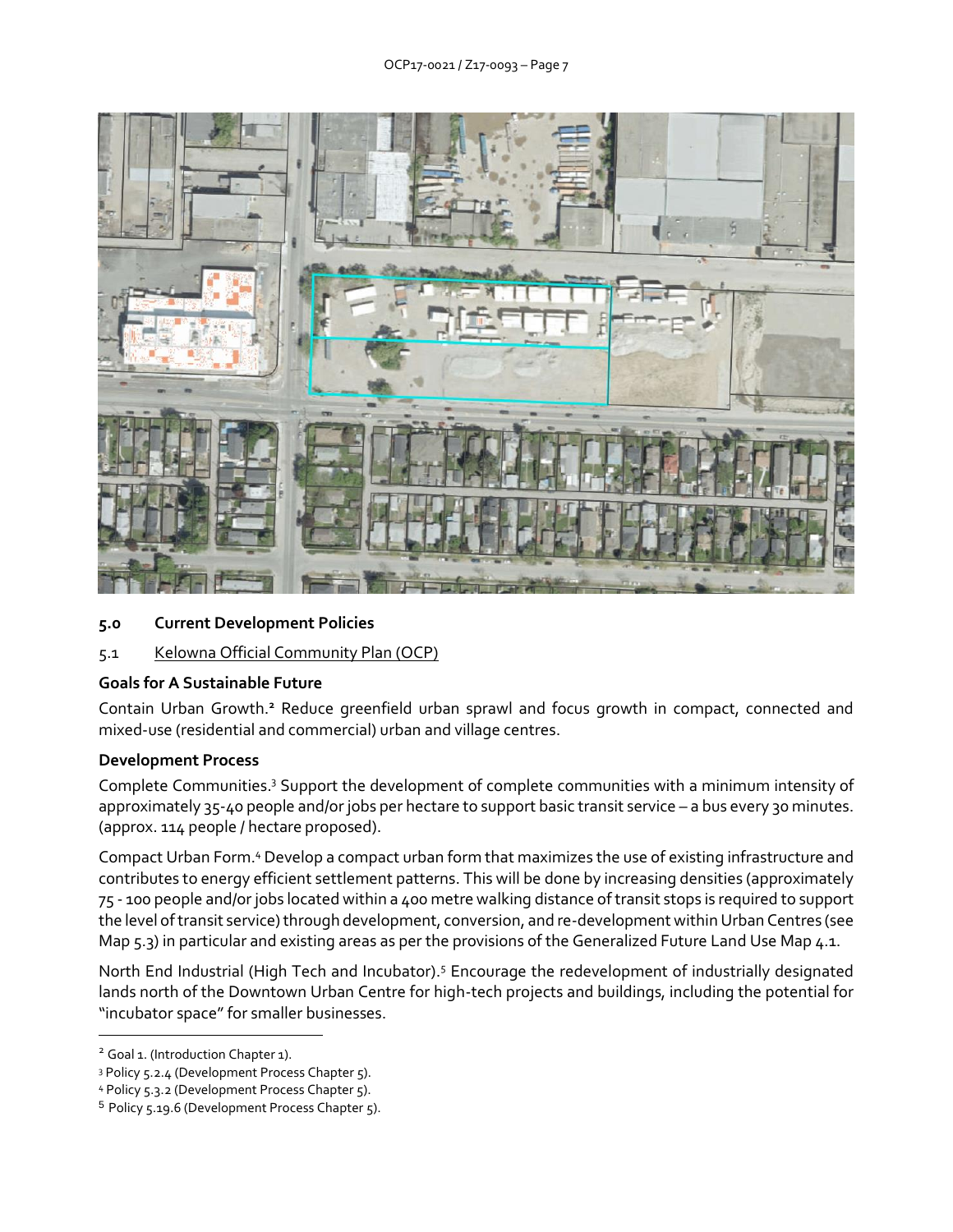#### **Residential Land Use Polices**

Non-compatible Industrial.<sup>6</sup> Restrict the encroachment of residential uses in areas adjacent to noncompatible industrial sites

Neighbourhood Impact.<sup>7</sup> When considering an OCP Amendment, the City will seek information with respect to the impact on land values related to the likelihood that other properties in the immediate neighbourhood will remain or develop as indicated in the OCP.

Embracing Diversity.<sup>8</sup> Increase understanding of various forms of housing needs and styles toward increasing acceptance of housing meeting the needs of diverse populations by encouraging applicants to undertake early and on-going consultation relating to their project, including provision of support material where appropriate.

Housing Mix.<sup>9</sup> Support a greater mix of housing unit size, form and tenure in new multi-unit residential and mixed use developments.

Ground-Oriented Housing.<sup>10</sup> Encourage all multiple-unit residential buildings in neighbourhoods with schools and parks to contain ground-oriented units with 2 or more bedrooms so as to provide a family housing choice within the multi-unit rental or ownership markets. High density residential projects in the Downtown area are encouraged to include a ground-oriented housing component, especially where such can be provided on non-arterial and non-collector streets.

Objective 5.9. Support the creation of affordable and safe rental, non-market and/or special needs housing.

#### **Industrial Land Use Polices**

Objective 5.28. Focus industrial development to areas suitable for industrial use. Objective 5.29. Ensure efficient use of industrial land supply.

Industrial Land Use Intensification.<sup>11</sup> Encourage more intensive industrial use of currently under-utilized industrial sites during site redevelopment or by permitting lot subdivision where new lots can meet the minimum lot size requirements of the Zoning Bylaw.

Secondary Housing in Light Industrial Areas.<sup>12</sup> Consider the limited expansion of housing as a secondary use within industrial buildings in light or transitional industrial areas.

Objective 5.30. Ensure adequate industrial land supply.

Industrial Supply Protection. Protect existing industrial lands from conversion to other land uses by not supporting the rezoning of industrial land to preclude industrial activities unless there are environmental reasons for encouraging a change of use

-

<sup>6</sup> Policy 5.22.4 (Development Process Chapter 5).

<sup>7</sup> Policy 5.22.9 (Development Process Chapter 5).

<sup>8</sup> Policy 5.22.8 (Development Process Chapter 5).

<sup>&</sup>lt;sup>9</sup> Policy 5.22.11 (Development Process Chapter 5).

<sup>10</sup> Policy 5.23.1 (Development Process Chapter 5).

<sup>11</sup> Policy 5.29.1 (Development Process Chapter 5).

<sup>12</sup> Policy 5.29.2 (Development Process Chapter 5).